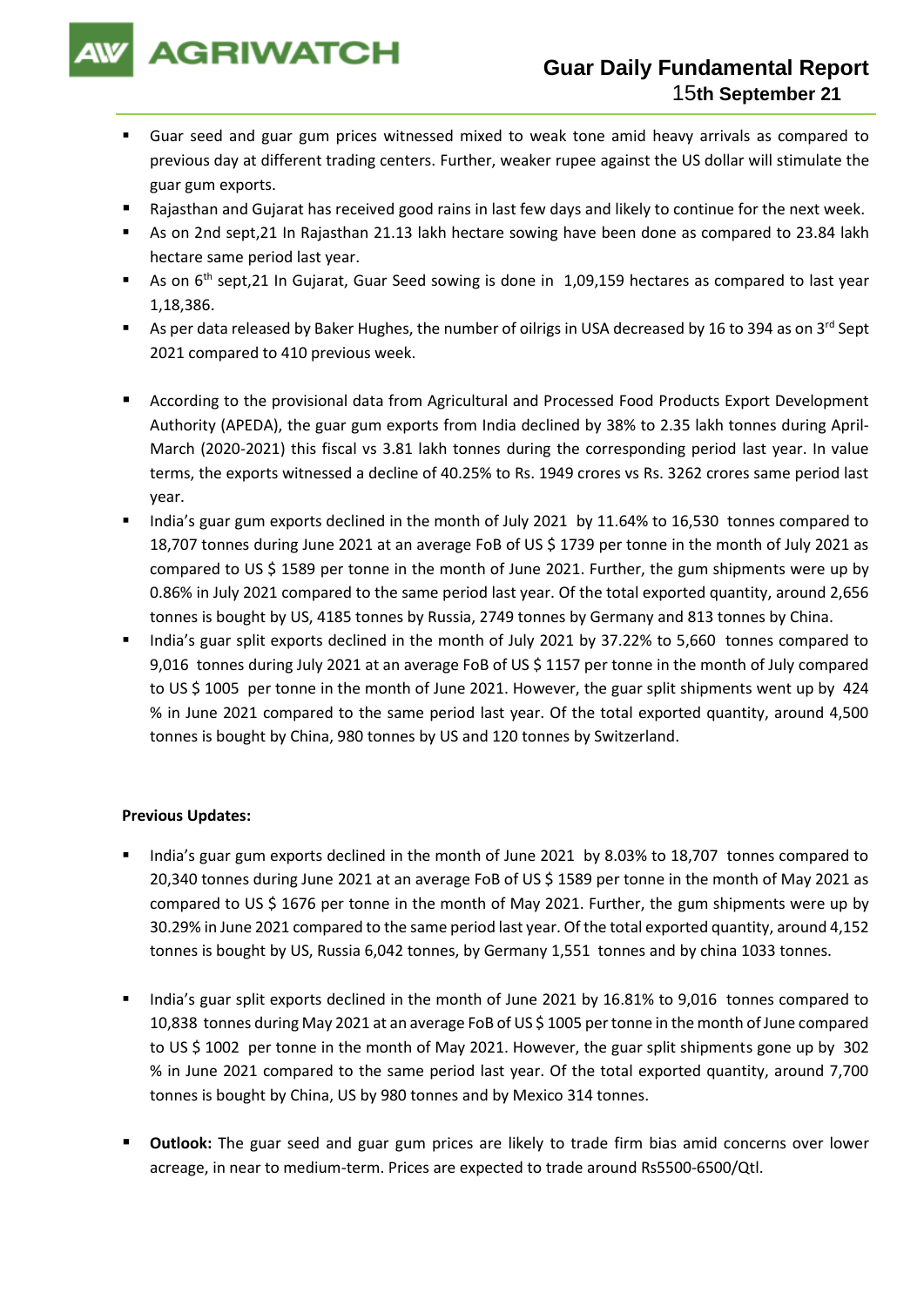

| <b>NCDEX-FUTURES MARKET - Guar Seed</b> |         |      |             |      |              |               |          |           |        |
|-----------------------------------------|---------|------|-------------|------|--------------|---------------|----------|-----------|--------|
| <b>Contract</b>                         | $+/-$   | Open | <b>High</b> | Low  | <b>Close</b> | <b>Volume</b> | Change   | <b>OI</b> | Change |
| <b>Aug-21</b>                           | $+0.33$ | 6275 | 6354        | 6275 | 6330         | 2580          | $-11115$ | 8715      | $-10$  |
| Sept-21                                 | $+0.58$ | 6342 | 6428        | 6302 | 6373         | 17415         | $-80330$ | 55265     | 1530   |

| NCDEX-FUTURES MARKET- Guar Gum |         |             |             |       |              |               |          |       |        |
|--------------------------------|---------|-------------|-------------|-------|--------------|---------------|----------|-------|--------|
| <b>Contract</b>                | +/-     | <b>Open</b> | <b>High</b> | Low   | <b>Close</b> | <b>Volume</b> | Change   | ΟI    | Change |
| <b>Aug-21</b>                  | $+0.58$ | 10396       | 10563       | 10320 | 10470        | 385           | $-4590$  | 2445  | $-145$ |
| Sept-21                        | $+0.57$ | 10655       | 10690       | 10444 | 10609        | 7095          | $-32525$ | 52705 | 250    |

| <b>Guar seed Stock Position &amp; EDD:</b> |                          |                          |                      |            |  |  |  |
|--------------------------------------------|--------------------------|--------------------------|----------------------|------------|--|--|--|
|                                            | <b>Demat</b>             | <b>In-Process</b>        | <b>Total</b>         | <b>EDD</b> |  |  |  |
| <b>Stocks</b>                              | 13-Sep-21                | 13-Sep-21                | <b>13-Sep-</b><br>21 | 08-Sep-21  |  |  |  |
| <b>Bikaner</b>                             | 8589                     | 199                      | 8788                 | 9946       |  |  |  |
| <b>Deesa</b>                               | $\overline{\phantom{0}}$ | $\overline{\phantom{a}}$ |                      | -          |  |  |  |
| Sri Ganganagar                             | 1310                     | ۰                        | 1310                 | 1253       |  |  |  |
| Jodhpur                                    | 50                       | ۰                        | 50                   | 99         |  |  |  |
| <b>Nokha</b>                               | $\overline{\phantom{0}}$ | ۰                        | $\blacksquare$       | ٠          |  |  |  |

| <b>Guar Gum Stock Position &amp; EDD:</b> |               |                   |               |                  |  |  |  |
|-------------------------------------------|---------------|-------------------|---------------|------------------|--|--|--|
|                                           | <b>Demat</b>  | <b>In-Process</b> | Total         | <b>EDD</b>       |  |  |  |
| <b>Stocks</b>                             | 13-Sep-21     | 13-Sep-21         | 13-Sep-<br>21 | 08-Sep-21        |  |  |  |
| Deesa                                     |               | ۰                 |               |                  |  |  |  |
| <b>Bikaner</b>                            | 3282          | 60                | 3342          | 3283             |  |  |  |
| Jodhpur                                   | 9760          | 40                | 9800          | 10417            |  |  |  |
| <b>Nokha</b>                              | 4991          | 99                | 5090          | 5210             |  |  |  |
| Sri Ganganagar                            | 90            | ۰                 | 90            | 90               |  |  |  |
|                                           |               |                   |               | <b>14-Sep-21</b> |  |  |  |
| <b>Churi and Korma Prices:</b>            |               |                   |               | 14-Sep-21        |  |  |  |
| <b>Commodity</b>                          | <b>Center</b> | Rs./75 kg.        |               |                  |  |  |  |
| Churi                                     | Jodhpur       | 2447              |               |                  |  |  |  |
| Korma                                     | Jodhpur       |                   |               | 3860             |  |  |  |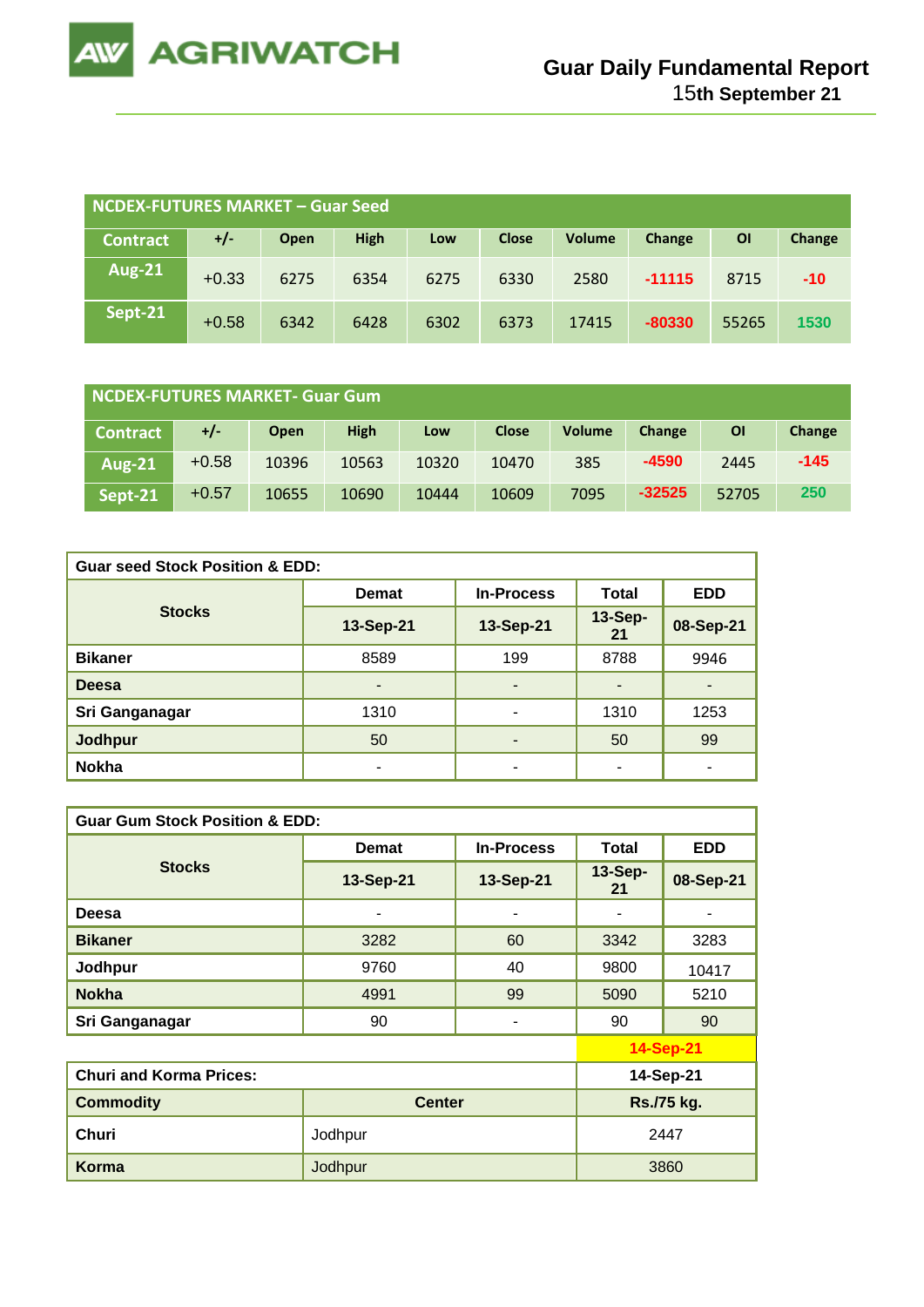

| Churi | <sub>∎</sub> Sri Ganganagar | 1800 |
|-------|-----------------------------|------|
| Korma | Sri Ganganagar              | 2950 |

| <b>Guar Export Prices:</b>         |                             | 14-Sep-21     | 14-Sep-21     |
|------------------------------------|-----------------------------|---------------|---------------|
|                                    | <b>Variety</b>              | Value (Rs/Kg) | Value (\$/MT) |
| <b>Guargum/Split (Mundra Port)</b> |                             | 63            | 856           |
|                                    | 200 Mesh 5000<br><b>CPS</b> | 80            | 1087          |
| <b>Guargum Powder</b>              | 200 Mesh 3500<br><b>CPS</b> | 75            | 1019          |
|                                    | Meal 40%                    | 30            | 407           |
| <b>Guargum Meal</b>                | Meal $50%$                  | 43            | 584           |

| <b>Guar Seed Prices at Key Spot Markets:</b> |                 |                           |                      |                        |                              |  |  |
|----------------------------------------------|-----------------|---------------------------|----------------------|------------------------|------------------------------|--|--|
| <b>Commodity</b>                             |                 |                           |                      | <b>Prices (Rs/Qtl)</b> | <b>Change</b>                |  |  |
| <b>Guar Seed</b>                             | <b>District</b> | <b>Centre</b>             | <b>14-Sep-</b><br>21 | <b>13-Sep-</b><br>21   |                              |  |  |
|                                              | Jodhpur         | Jodhpur (Loose)           | 5800                 | 5700                   | 100                          |  |  |
|                                              |                 | Jodhpur(Delivery)         | 6090                 | 5985                   | 105                          |  |  |
|                                              |                 | Sri-Ganganagar(Loose)     | 6200                 | 6200                   | <b>Unch</b>                  |  |  |
|                                              |                 | Sri-Ganganagar (Delivery) | 6350                 | 6350                   | <b>Unch</b>                  |  |  |
|                                              | Sri-Ganganagar  | Rawla (Loose)             | <b>NR</b>            | <b>NR</b>              | $\qquad \qquad \blacksquare$ |  |  |
|                                              |                 | Gharsana (Loose)          | <b>NA</b>            | <b>NA</b>              | $\blacksquare$               |  |  |
|                                              |                 | Raisinghnagar (Loose)     | <b>NA</b>            | <b>NA</b>              | $\qquad \qquad \blacksquare$ |  |  |
|                                              | <b>Bikaner</b>  | Bikaner (Loose)           | 5900                 | 6100                   | $-200$                       |  |  |
|                                              |                 | Bikaner (Delivery)        | 6195                 | 6405                   | $-210$                       |  |  |
|                                              |                 | Nokha(Loose)              | 6100                 | 6200                   | $-100$                       |  |  |
| Rajasthan                                    |                 | Nokha (Delivery)          | 6405                 | 6510                   | $-105$                       |  |  |
|                                              |                 | Khajuwala (Loose)         | 6000                 | 6000                   | <b>Unch</b>                  |  |  |
|                                              |                 | Khajuwala (Delivery)      | 6300                 | 6300                   | <b>Unch</b>                  |  |  |
|                                              |                 | Lunkaransar (Loose)       | 6000                 | 6000                   | <b>Unch</b>                  |  |  |
|                                              |                 | Hanumangarh (Loose)       | 6300                 | <b>NA</b>              | $\blacksquare$               |  |  |
|                                              |                 | Hanumangarh (Delivery)    | 6615                 | <b>NA</b>              | $\blacksquare$               |  |  |
|                                              | Hanumangarh     | Nohar (Loose)             | <b>NR</b>            | <b>NR</b>              | $\blacksquare$               |  |  |
|                                              |                 | Pilibanga (Loose)         | <b>NR</b>            | <b>NR</b>              | $\blacksquare$               |  |  |
|                                              | <b>Nagaur</b>   | Nagaur (Loose)            | 6000                 | 5900                   | 100                          |  |  |
|                                              | <b>Churu</b>    | Churu (Delivery)          | <b>NR</b>            | <b>NR</b>              | $\blacksquare$               |  |  |
|                                              | <b>Alwar</b>    | Alwar (Loose)             | <b>NR</b>            | NR.                    | $\blacksquare$               |  |  |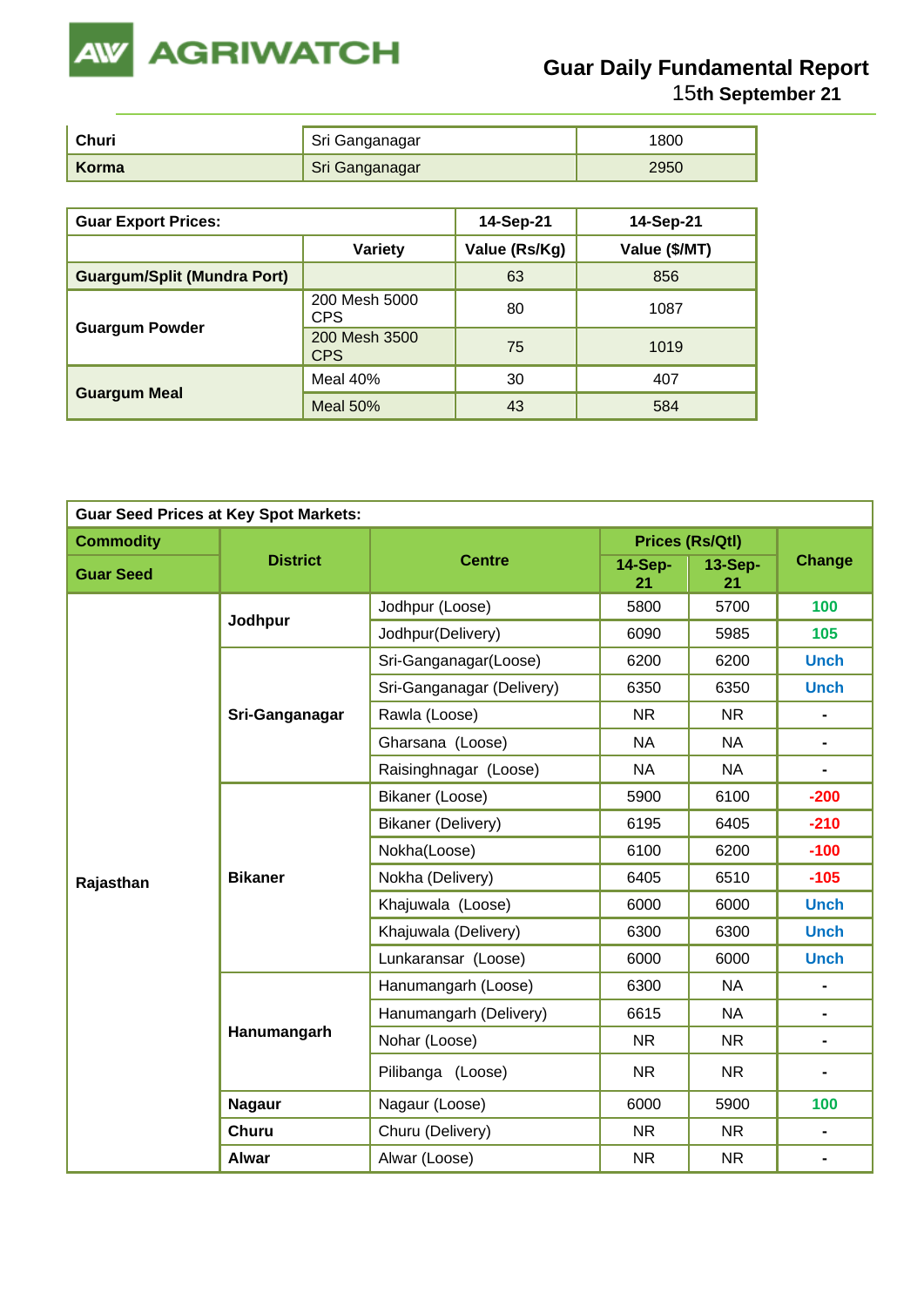

|                       |                    | Adampur (Loose)     | 6200      | 6180      | 20             |
|-----------------------|--------------------|---------------------|-----------|-----------|----------------|
|                       | <b>Hisar</b>       | Adampur (Delivery)  | 6510      | 6489      | 21             |
|                       | <b>Bhiwani</b>     | Bhiwani (Delivery)  | 6300      | 6300      | <b>Unch</b>    |
|                       |                    | Siwani (Loose)      | 5950      | 6000      | $-50$          |
| Haryana               |                    | Sirsa (Loose)       | 6000      | 6100      | $-100$         |
|                       | <b>Sirsa</b>       | Dhabwali (Loose)    | <b>NR</b> | <b>NR</b> | $\frac{1}{2}$  |
|                       |                    | Dhabwali (Delivery) | <b>NR</b> | <b>NR</b> | $\blacksquare$ |
|                       |                    | Ellanabad (Loose)   | <b>NR</b> | <b>NR</b> | $\blacksquare$ |
|                       | <b>Fatehabad</b>   | Fatehabad (Loose)   | 6000      | <b>NA</b> | $\blacksquare$ |
|                       | <b>Banaskantha</b> | Deesa (Loose)       | <b>NA</b> | <b>NA</b> | $\blacksquare$ |
|                       | Patan              | Patan (Loose)       | 5880      | 6000      | $-120$         |
| Gujarat               | Rajkot             | Rajkot (Loose)      | <b>NA</b> | <b>NA</b> | $\blacksquare$ |
|                       | Jamnagar           | Dhrol (Loose)       | <b>NA</b> | <b>NA</b> | $\blacksquare$ |
| <b>Madhya Pradesh</b> | <b>Gwalior</b>     | Dabra (Loose)       | <b>NA</b> | <b>NA</b> | $\blacksquare$ |
| <b>Guar Gum</b>       |                    |                     |           |           |                |
|                       | Jodhpur            | Jodhpur             | 10300     | 10600     | $-300$         |
| Rajasthan             | Alwar              | Alwar               | <b>NR</b> | <b>NR</b> | $\blacksquare$ |
|                       | Hanumangarh        | Nohar               | <b>NR</b> | <b>NR</b> | $\blacksquare$ |
|                       | <b>Bhiwani</b>     | Bhiwani             | 10300     | 10300     | <b>Unch</b>    |
| Haryana               |                    | <b>Sirsa</b>        | 10200     | 10300     | $-100$         |
|                       | <b>Sirsa</b>       | Dhabwali            | <b>NR</b> | <b>NR</b> | $\blacksquare$ |
|                       |                    | Ellanabad           | <b>NR</b> | <b>NR</b> | $\blacksquare$ |
|                       | Fatehabad          | Fatehabad           | 10300     | <b>NA</b> |                |

| <b>Guar Seed Arrivals in Key Centers</b> |                 |                |                            |                 |                |  |  |
|------------------------------------------|-----------------|----------------|----------------------------|-----------------|----------------|--|--|
| <b>Commodity</b>                         |                 | <b>Centre</b>  | <b>Arrivals (Quintals)</b> |                 |                |  |  |
| <b>Guar Seed</b>                         | <b>District</b> |                | <b>14-Sep-</b><br>21       | $13-Sep-$<br>21 | <b>Change</b>  |  |  |
|                                          | Jodhpur         | Jodhpur        | <b>NA</b>                  | <b>NA</b>       | $\blacksquare$ |  |  |
|                                          |                 | Sri-Ganganagar | 200                        | 200             | <b>Unch</b>    |  |  |
|                                          | Sri-Ganganagar  | Rawla          | NR.                        | NR.             | $\blacksquare$ |  |  |
|                                          |                 | Gharsana       | <b>NA</b>                  | NA              |                |  |  |
|                                          |                 | Raisinghnagar  | <b>NA</b>                  | <b>NA</b>       |                |  |  |
| Rajasthan                                |                 | <b>Bikaner</b> | 25                         | 20              | 5              |  |  |
|                                          |                 | Nokha          | 350                        | 350             | <b>Unch</b>    |  |  |
|                                          | <b>Bikaner</b>  | Khajuwala      | 100                        | 50              | 50             |  |  |
|                                          |                 | Lunkaransar    | 200                        | 100             | 100            |  |  |
|                                          | Hanumangarh     | Hanumangarh    | 30                         | NA              |                |  |  |
|                                          |                 | Nohar          | <b>NR</b>                  | <b>NR</b>       |                |  |  |